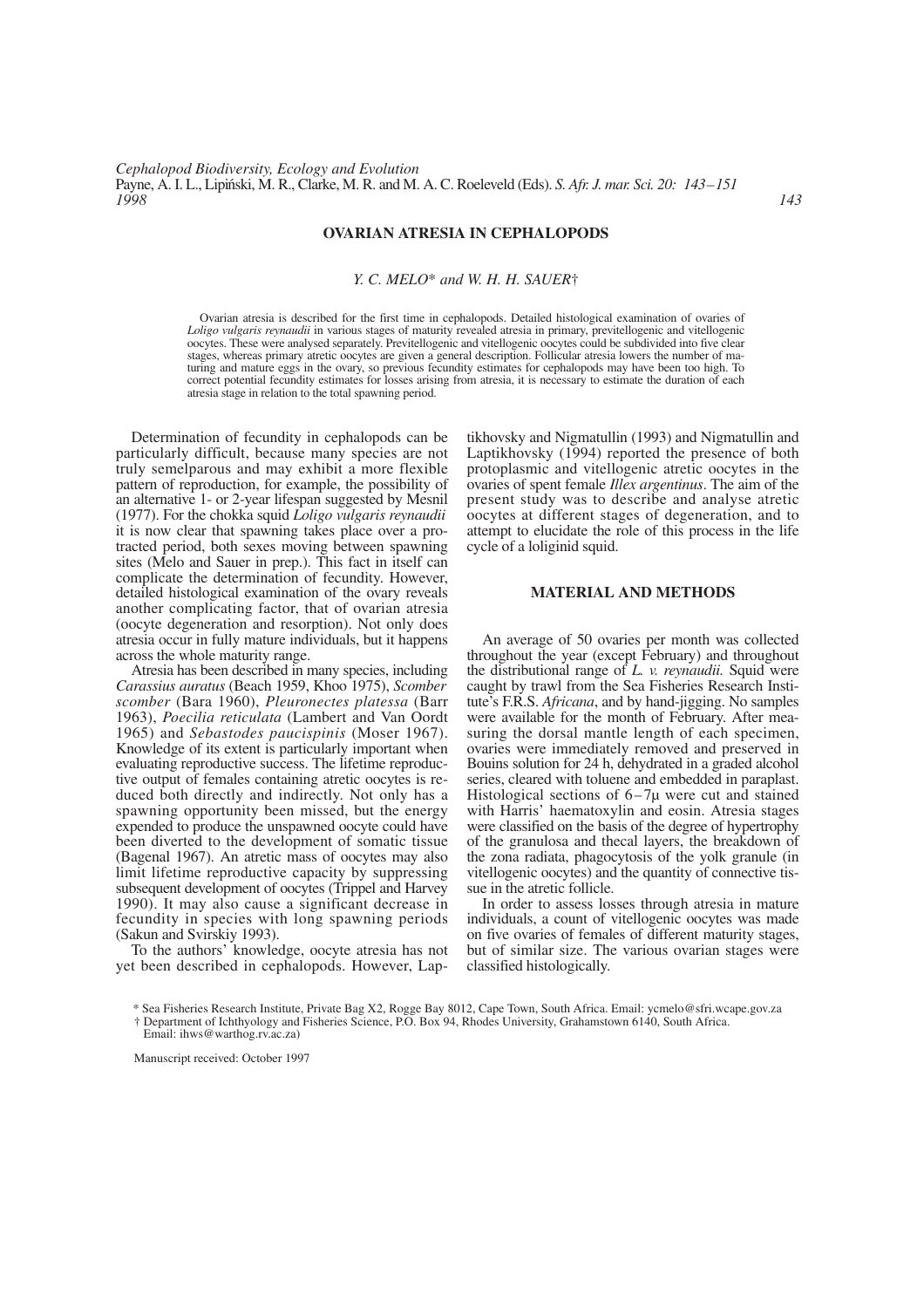*144 Cephalopod Biodiversity, Ecology and Evolution South African Journal of Marine Science 20*



Fig. 1: Previtellogenic atretic oocyte. (a) Stage 1, showing vacuolated granulosa cells (v) and pycnotic nuclei (p); (b) Stage 2, showing irregular patches of granulosa cells (g) and strands of thecal (t) connective tissue and lymphoid cells (l); (c) Stage 3, showing hyperplasia of the thecal layer (t) accompanied by marked degeneration of granulosa cells (g) – small cysts of phagocytic follicular cells are visible (c); (d) Stage 4, showing connective tissue fibres (ct) and granulo cytes (gr); (e) Stage 5, showing cysts of phagocytic follicular cells (c) and invading connective tissue (ct)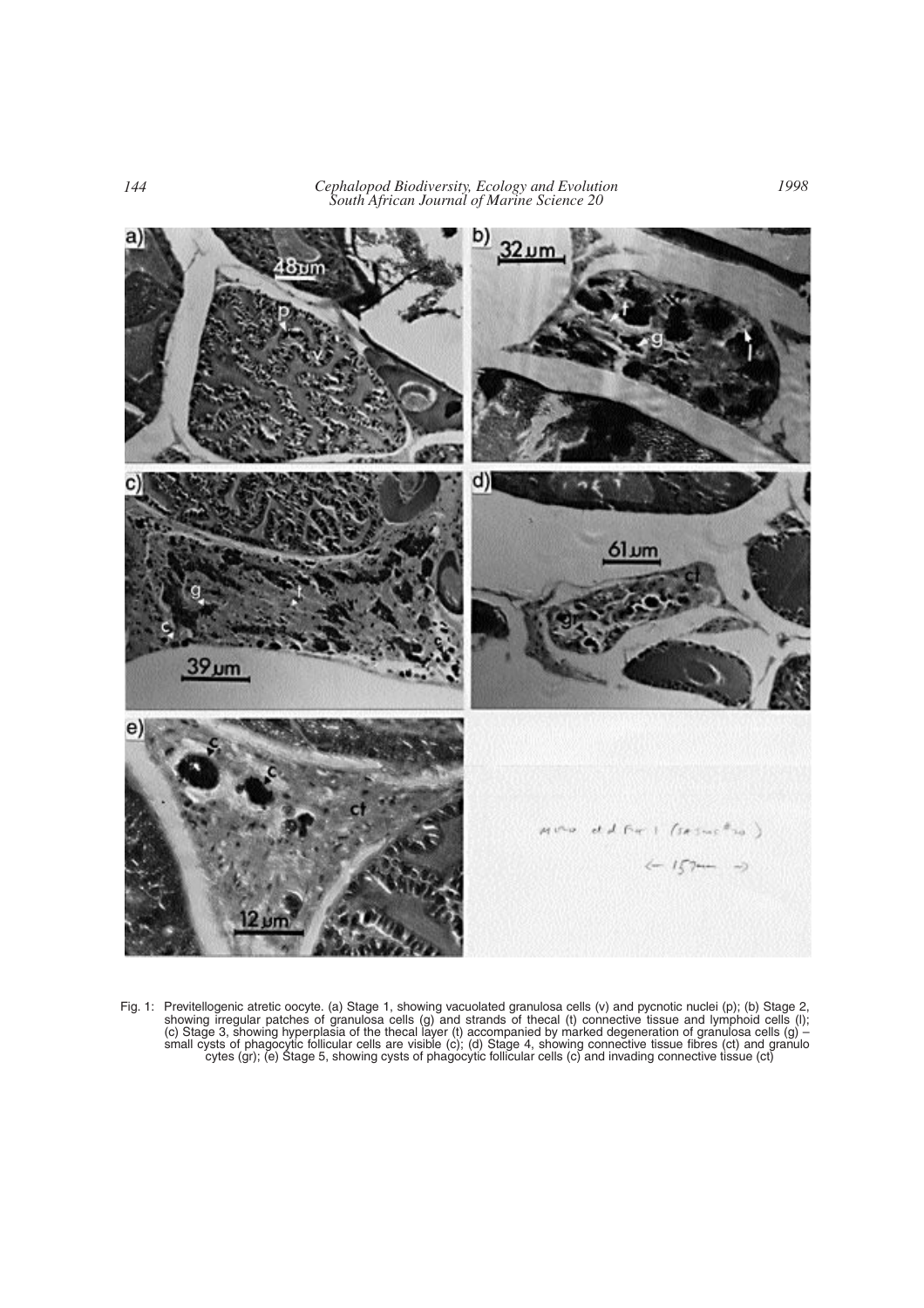#### **RESULTS**

#### **Histogenesis of atretic oocytes**

Atresia was recognized by changes in the cytoplasm and in the granulosa and thecal cells of the oocytes. In *L. v. reynaudii*, it was found in all stages of oocyte development. Primary, previtellogenic and vitellogenic atretic oocytes were analysed separately. Previtellogenic and vitellogenic atretic oocytes could be subdivided into five stages, whereas primary atretic oocytes could be given only a general description.

## ATRESIA OF PREVITELLOGENIC OOCYTES

*Stage 1* (Fig. 1a) – This stage is characterized by a total disorganization of the granulosa layer. The granulosa cells are arranged randomly, have lost their string-like organization, and the walls and cells are no longer well defined. The cytoplasm of the granulosa cells tends to stain basophilically, so that chromatin contrast between nucleus and cytoplasm is not sharp. The nuclei of the granulosa cells become elongated. Sometimes, pycnotic nuclei and vacuoles can be seen in the granulosa layer. Cells of the thecal layer penetrate the atretic oocyte. Small portions of the remnant cytoplasm of the oocyte are present.

*Stage 2* (Fig. 1b) – The cavity of the atretic follicle is filled with large granulosa cells of irregular shape, with distinct vacuolated cytoplasm and indistinct cell boundaries. The cytoplasm stains acidophilically, and in many instances the nuclei are no longer visible. In some sections of the follicle the granulosa cells form cumulus or islands, which tend to fuse into short and long strips, giving a syncytial appearance. The nuclei of these cells are large and round, with a prominent nuclear membrane, and are strongly basophilic. Adjacent to the irregular patches of granulosa cells are small cells with basophilic cytoplasm and small nuclei, which may be lymphoid cells. The thecal layer has thickened, and in numerous places strands of thecal connective tissue and blood capillaries have penetrated into the granulosa. Remnants of the oocyte can be seen in some cases.

*Stage 3* (Fig. 1c) – The atretic follicles are smaller. The entire body of the follicle is surrounded by a thick layer of flattened fusiform cells, possibly thecal in origin. A small area of fibrous tissue, associated with the invading connective tissue cells, is present in the centre of the follicle. The nature of the granulosa cells alters considerably. The nuclei become pycnotic, the cytoplasm is reduced and becomes denser, and the cells become atrophic and noticeably decrease in number.

Small pockets or cysts of cells are present around the periphery of the follicle, internal to the theca. Because the appearance of the nuclei and the cytoplasm of these cells is similar to that of the follicular epithelium, it is probable that the follicular cells become phagocytic and remove the debris of the atretic follicle. There are large intercellular cavities.

*Stage 4* (Fig. 1d) – The atretic follicle is small and there is a thin irregular, reticular network of fine connective tissue fibres. Pigment granules are frequently observed and occasional granulocytes are present in the thecal stroma. A few cysts of cells similar to those described in Stage 3 are still present.

*Stage 5* (Fig. 1e) – The reduction of the atretic follicle continues and there is complete resorption of the granulosa cells. The entire follicle becomes invaded by connective tissue and is reduced to a small scar in the ovarian stroma.

### ATRESIA OF VITELLOGENIC OOCYTES

*Stage 1* (Fig. 2a) – The granulosa layer is hypertrophic and surrounds the oocyte, which exhibits signs of degeneration, including vacuolation and disintegration of the zona radiata. During the early phase of this event, the granulosa remains in a single layer, but after a short interval, it becomes transformed into a wall two or three cells deep and thickens substantially. The granulosa contains large cells of irregular shape containing vacuolated cytoplasm and elongated nuclei with a prominent nuclear membrane. The zona radiata also undergoes some changes. Its radial striations disappear, it thickens in some places and in other places it becomes thin, with fissures or crevices. The theca is still thin and contains blood vessels.

*Stage 2* (Fig. 2b) – This stage is marked by obvious hypertrophy of the granulosa that becomes very thick. No divisions among these cells were found, but their number and size increase considerably. The cells of the granulosa are relatively large and their elongated nuclei become rounded or spherical, placed mostly in the peripheral cytoplasm. Some nuclei become pycnotic when stained with haematoxylin. The cytoplasm of the granulosa is filled with vacuoles of various sizes. Cell limits are not well defined. As resorption proceeds the zona radiata breaks down and the granulosa cells enter the yolk and begin to phagocytose the yolk granules, which gradually disappear. The cytoplasm of the atretic follicle forms a cortical layer around the cell periphery. In some places in Stages VII and VIII oocytes (Melo and Sauer in prep.), the follicular cells perforate deep in the form of cords, engulfing the yolk granules. The zona radiata contracts, partly loses its contact with the granulosa layer, and breaks into segments. The yolk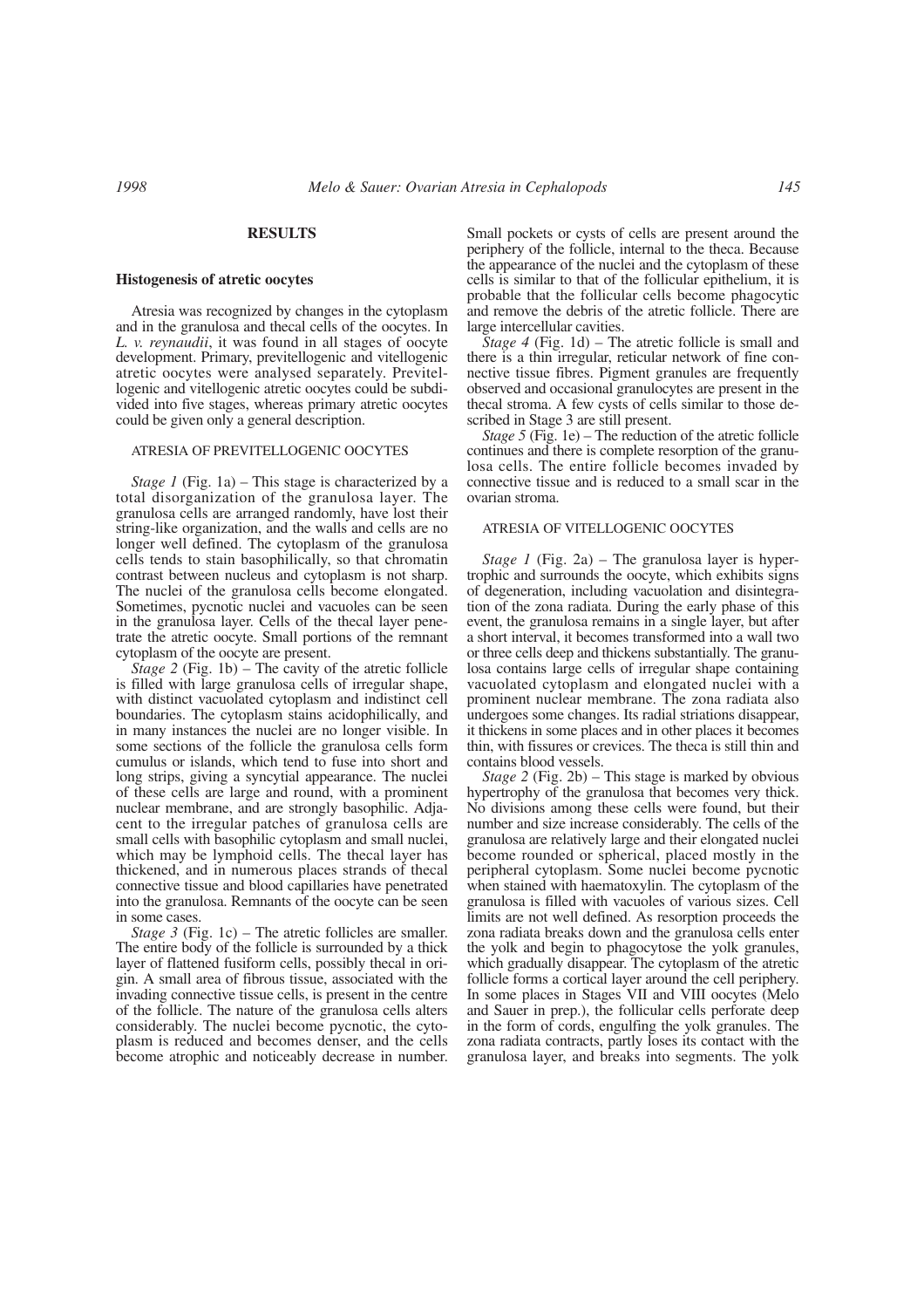*146 Cephalopod Biodiversity, Ecology and Evolution South African Journal of Marine Science 20*



Fig. 2: Vitellogenic atretic oocyte. (a) Stage 1, showing hypertrophic granulosa cells (g) and the dissolving zona radiata (zr); (b) Stage 2, showing multilayered zona granulosa (g), pycnotic nuclei (p) and eroded yolk granules (y); (c) Stage 2, showing the granulosa layer (g) engulfing the homogenized yolk (y) - note the thecal layer (t) penetrating the granulosa; (d) Stage 3, showing the central cavity completely filled by the granulosa cell (g) mass – remnants of yolk (y) remain among the invasive phagocytosed granulosa cells; (e) Stage 4, showing appreciable degeneration of the granulosa cells (g) – a few pycnotic nuclei (p) are visible, the theca has thickened and the thecal cells (t) are penetrating inwards; (f) Stage 5, showing invasion of the oocyte by connective tissue (ct)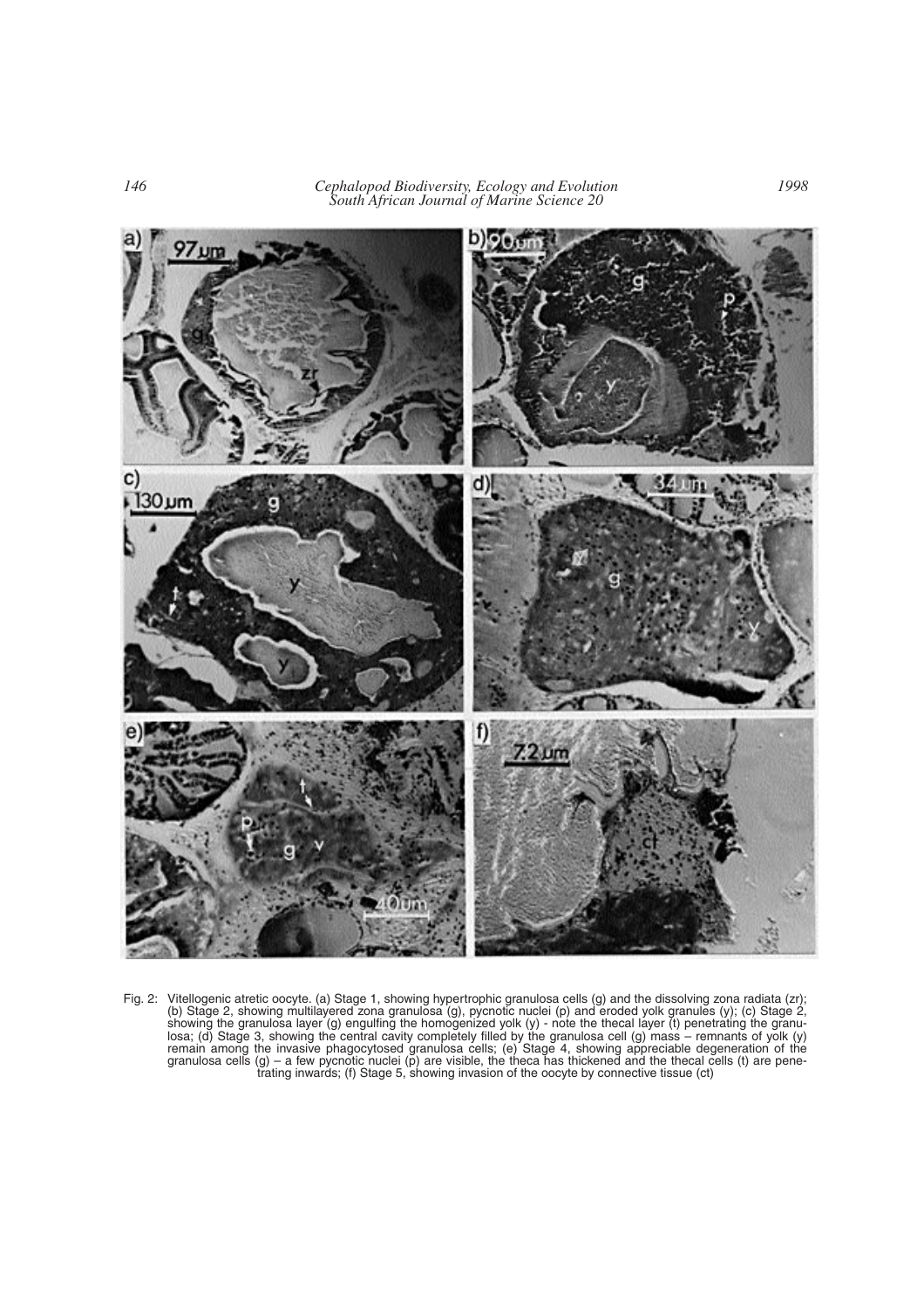

Fig. 3: (a) Primary oocyte undergoing atresia – note enlargement of granulosa layer (g) and disintegration of the nucleus; (b) late stage of atresia of a primary oocyte showing proliferation of granulosa cells (g); (c) primary atretic advanced oocyte, showing floculent cytoplasm (cy) and disintegration of the nucleus (n)

granules liquefy and fill the spaces created by the broken layer of the zona radiata. The thecal layer occasionally penetrates into the granulosa (Fig. 2c).

*Stage 3* (Fig. 2d) – This stage is characterized by folding and collapse of the follicular wall, with both thecal and granulosa layers now in the antrum previously occupied by the oocyte. The number of pycnotic nuclei increases further and the vacuolated cytoplasm contains a few yolk granules. The theca thickens and penetrates into the granulosa. The atretic oocytes are now very much smaller.

*Stage 4* (Fig. 2e) – The granulosa cell alters considerably. The nuclei become pycnotic, their cytoplasm becoming flocculent with fusiform nuclei. Discerning whether the cells are fused into a syncytium or retain their individuality is not possible. The most conspicuous feature is the marked hyperplasia of the theca, that undergoes a three- to fourfold increase in thickness. The follicles decrease in size.

*Stage 5* (Fig. 2f) – Once the yolk is completely phagocytosed, the atretic follicle collapses and there is progressive resorption of the granulosa cells. The latter are degenerating, the nuclei are pycnotic and there is no appreciable cytoplasm. The atretic follicle then follows a similar pattern to that of Stage 5 previtellogenic oocytes, i.e. it is invaded by fibroblasts associated with the penetrating connective tissue.

#### PRIMARY OOCYTES (Fig. 3)

In primary oocytes the resorption process is similar to that described by Hunter and Macewicz (1985). The nucleus disintegrates and the granulosa cells regress and phagocytose the unyolked oocyte. In moreadvanced oocytes, the cytoplasm changes from its usually hyaline basophilia to a flocculated, dusty blue or greyish lavender hue (Fig. 3c).

#### **Seasonal cycle and the occurrence of atretic stages**

The monthly mean percentage of ovary atresia from squid collected on their spawning grounds is shown in Figure 4. Atretic oocytes were present in the ovaries throughout the year. During the peak spawning season of the species (September–December), the percentage of atretic oocytes ranged from a low of 1.8% in September to 16.7% in December. The highest percentages of atretic oocytes were found in January (52.2%) and March (63.2%).

Few primary atretic oocytes were present in immature and developing ovaries during January, May or September. Most of the atretic stages of previtellogenic oocytes were found throughout the year in developing, maturing and partially spent ovaries, but they were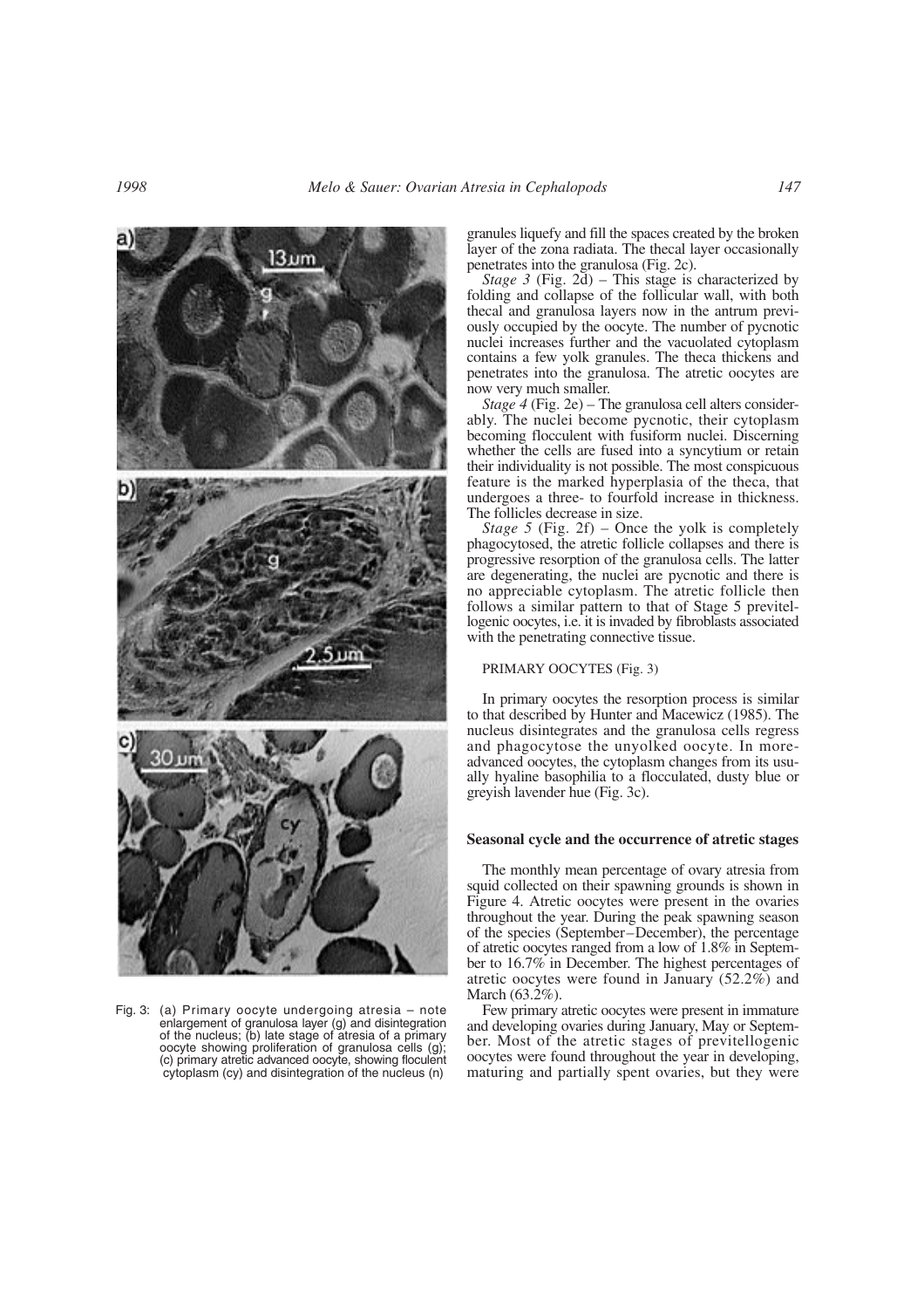

Fig. 4: Monthly percentage of ovary atresia in *L. v. reynaudii* (no data for February)

most abundant in partially spent individuals (Fig. 5a). There was a high percentage of atretic vitellogenic oocytes in December and April (Fig. 5b), and they were particularly prevalent in totally spent ovaries (>80% of oocytes being atretic).

#### **Effects of oocyte atresia on fecundity**

Table I shows that evidence of atresia of vitellogenic oocytes first appears in maturing ovaries and increases in partially spent individuals. In totally spent animals, a high percentage of vitellogenic oocytes were atretic, but the actual number of oocytes present was small. Assuming that oocytes with advanced yolk formation constitute a discrete batch, the implication is that 7.6% of the first batch of oocytes is reabsorbed. This will obviously affect estimation of fecundity, because a correction factor would have to be introduced should

Table I: Mean number of oocytes with advanced yolk formation per histological section for various maturity stages in the chokka squid

| Maturity stage                               | Mean number of oocytes          |                              |                            |                                        |
|----------------------------------------------|---------------------------------|------------------------------|----------------------------|----------------------------------------|
|                                              | Normal                          | Atretic                      | $%$ atretic                | SD                                     |
| Maturing<br>Ripe<br>Partially spent<br>Spent | 325.2<br>248.0<br>130.0<br>10.3 | 24.8<br>15.4<br>50.0<br>80.0 | 7.6<br>5.9<br>38.5<br>88.6 | $\pm 2.2$<br>±7.1<br>±4.2<br>$\pm$ 5.5 |

all oocytes be counted as viable. In ripe ovaries the incidence of atresia was variable, with a mean value of 5.9% (*SD* 7.1). Of course, such variability may be simply a consequence of sampling ovaries from which different numbers of oocyte batches had already been released.

# **DISCUSSION**

Atresia is frequently observed in many species of fish (Pickford and Atz 1957, Ball 1960, Hoar 1969, Khoo 1975). It has now also been shown to be an integral part of the reproductive strategy of at least one species of squid, with the histological atretic states providing a useful index of the reproductive capability of the population.

Although there is atresia during all stages of oocyte development in *L. v. reynaudii,* it was most frequent in the later part of the life cycle, in late previtellogenic and vitellogenic oocytes. The low percentages of atresia in mature individuals early in the spawning season might be an indication of the end of one of several spawning bouts. During the spawning season, squid return to a particular spawning site over a number of days (Sauer *et al*. 1997) and move between sites over a period of weeks (Sauer *et al.* in prep.). Therefore, it can be assumed that *L. v. reynaudii* undergoes more than one cycle of oocyte maturation, spawning and, presumably, atresia.

The high percentage of atresia found late in the spawning season (>50% of advanced vitellogenic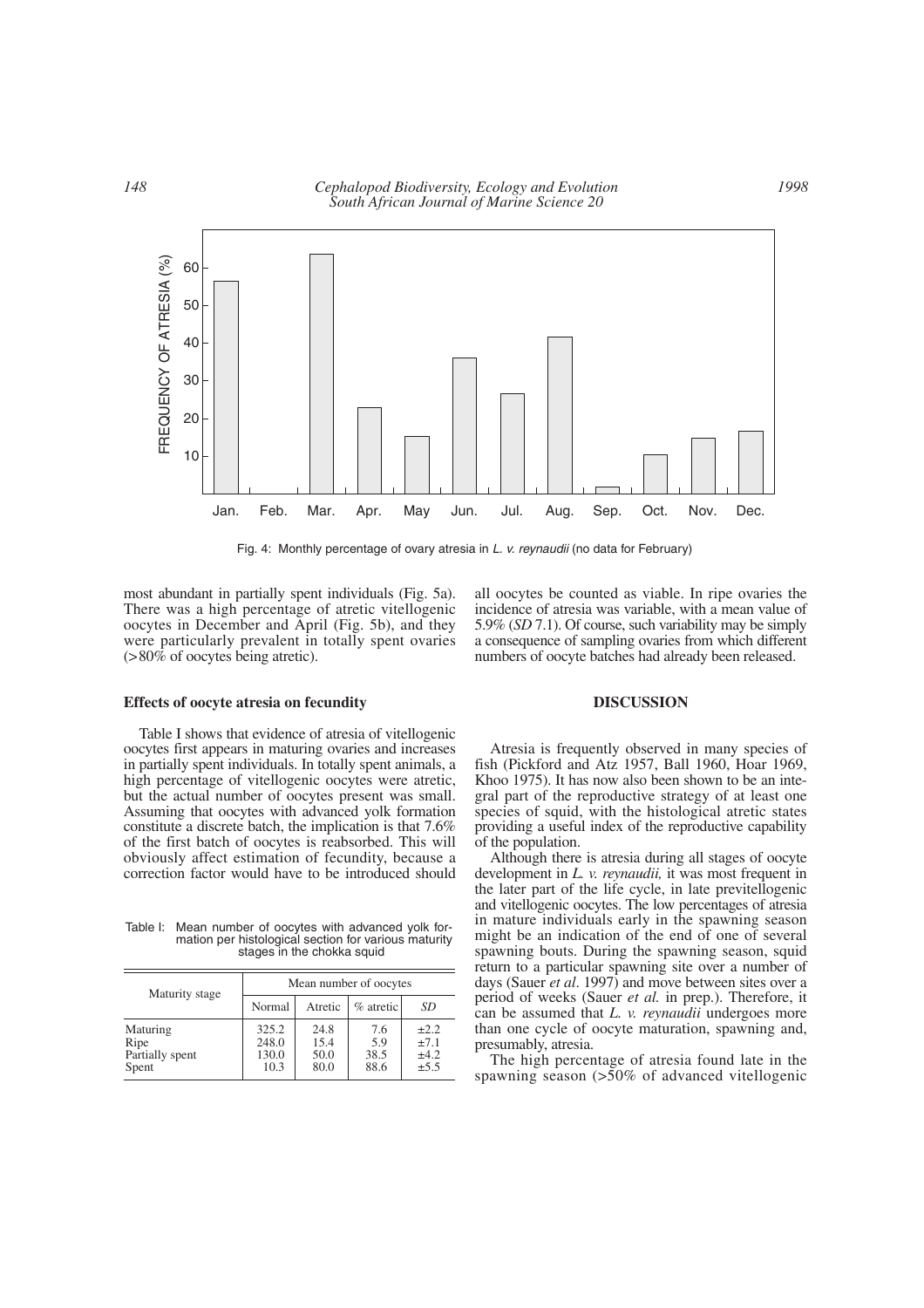

Fig. 5: Monthly percentage occurrence of (a) different previtellogenic atretic stages, (b) different vitellogenic atretic stages

oocytes) reflects mature animals that have spawned, indeed probably the end of spawning for that spawning population. This statement is supported by the conclusion of Hunter and Macewicz (1985), who state that highly atretic ovaries are indicative of animals that have ended their reproductive season, and therefore should be considered "spent" or post-spawning.

As already mentioned, the presence of both protoplasmic and vitellogenic atretic oocytes has also been reported by Laptikhovsky and Nigmatullin (1993) and Nigmatullin and Laptikhovsky (1994) in ovaries of spent *Illex argentinus* females. In fish that spawn over several seasons, the function of the atretic follicles in spent ovaries is obviously resorption of the vitellogenic

oocytes which were not spawned (Beach 1959). For what is postulated to be an annual species, the explanation is not so simple. *L. v. reynaudii* on the inshore spawning grounds are in poorer condition than those offshore (Sauer 1991). Therefore, it is possible that a portion of the stock of remaining vitellogenic oocytes late in the season may provide an additional energy reserve for the final spawning bouts prior to death.

Why should there be pre-ovulatory degeneration of oocytes? Several factors have been advanced as reasons for ovary atresia in fish, including overcrowding (Swingle 1956), environmental condition such as temperature and day length (De Vlaming *et al*. 1982), food restriction (Tyler and Dunn 1976) and body size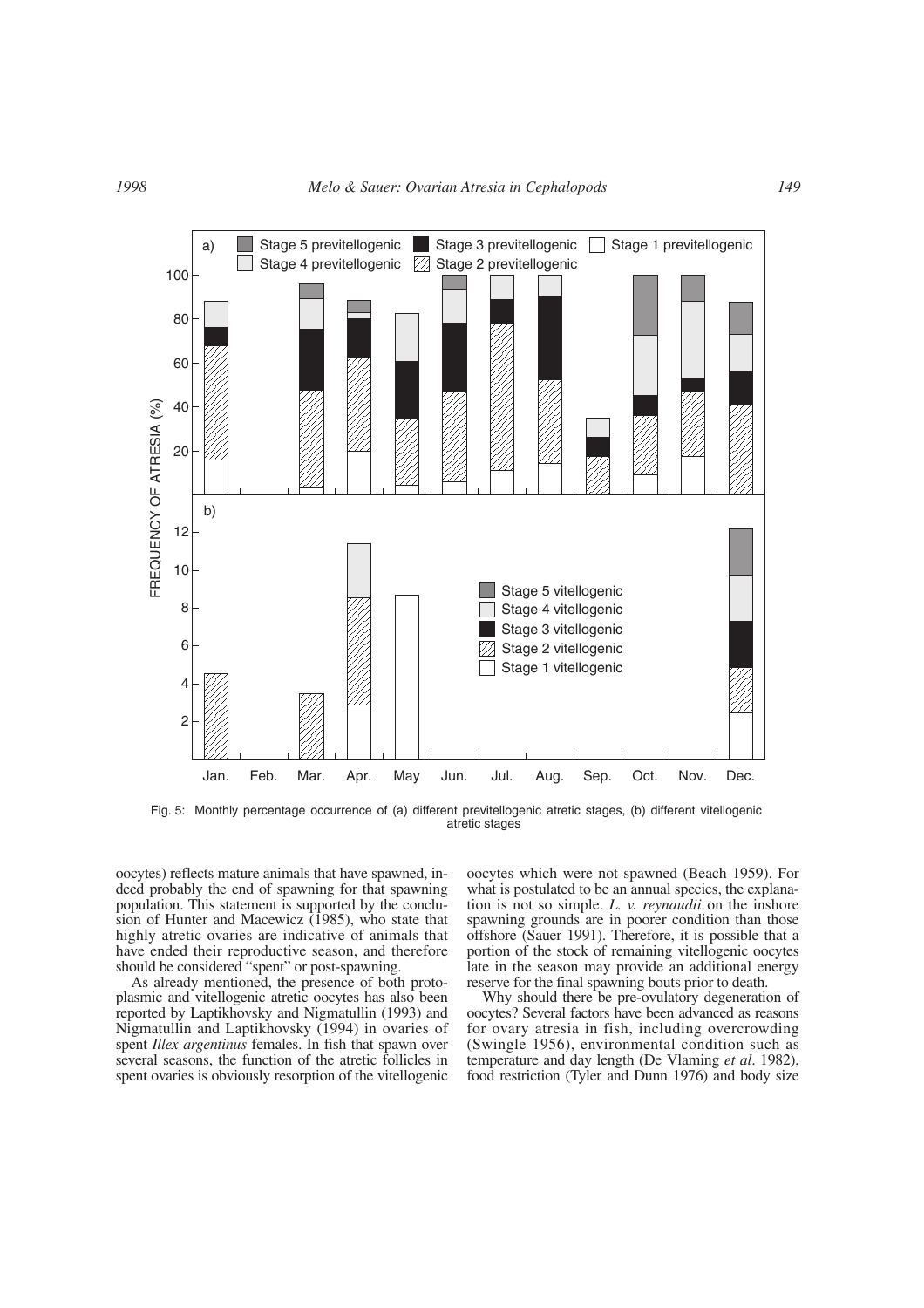(Lam *et al*. 1978). It also appears that atresia is controlled by the endocrine gland (Lambert and Van Oordt 1965, Hoar 1969, Khoo 1975). Ovarian atresia may also depend upon the level of energy reserves (Hunter and Macewicz 1985). A possible explanation for atresia in *L. v. reynaudii,* given that atretic oocytes are present in all stages of gonadal recrudescence, may be that atresia plays a role in the removal of surplus oocytes for which there are inadequate energy reserves to proceed with oocyte maturation. Oogenesis is expensive energetically, particularly in short-lived species, in which a substantial quantity of vitellus is accumulated by the ripe ovary. Therefore, it seems likely that, after a certain minimum fecundity has been achieved, under some conditions of food availability, part of the energy resources may be redirected to growth during maturation. In general, atresia may be of adaptive significance in avoiding a superfluous energy budget. However, additional information on the dynamics of oocyte maturation and gonad growth is necessary to provide support for such a hypothesis.

The mechanism of resorption of atretic oocytes has been the subject of many studies. Beach (1959), Ball (1960) and Khoo (1975) suggested that follicular cells are responsible for the removal of atretic oocytes by phagocytosis, whereas Barfurth (1886) inferred that oocyte resorption may be attributed to the activity of the follicular cells, cells of connective tissue origin, and the phagocytic activity derived from the vascular system. Wallace (1903) concluded that oocyte resorption is a result of an interaction of both leucocytes and follicular cells. The evidence provided in this study confirms the role of the follicular cells. This is particularly noticeable in the case of atretic vitellogenic oocytes, which are invaded by numerous cells of follicular origin. During the terminal phase of the resorptive process, cells of fibroblast origin were implicated in the lytic removal of the oocyte remnants, i.e. they were either invading fibroblasts (as seen in the younger oocyte stages) or modified fibroblasts serving as follicular cells in the case of older oocytes. The role performed by leucocytes was confined to the terminal re-establishment of stromal tissue.

Ignoring atresia may have significant consequences for accurate determination of fecundity in cephalopods. In describing the dynamics of cephalopod populations, several estimates of fecundity have been made (e.g. Mangold-Wirz 1963, Brunetti *et al.* 1991). They have been based on the number of eggs in the oviducts and total counts of vitelline oocytes, both in the ovary and oviducts (Durward *et al*. 1979, Coelho *et al.* 1982, Rodhouse and Hatfield 1990). None of these studies reported atretic oocytes. Certainly, follicular atresia lowers the number of maturing eggs in the ovary and, therefore, the fecundity values reported previously may

be overestimates. However, correction of potential fecundity estimates for losses arising from atresia is problematic. It is necessary to estimate the duration of each atresia stage in relation to the total spawning period (Witthames and Greer-Walker 1991). For example, although it has been shown by Melo and Sauer (in prep.) that chokka squid are serial spawners, it has not been possible to determine how many batches are spawned from a particular ovary, or the number of eggs released per batch. Analysis of squid collected regularly over a complete spawning season may provide the answers to some of these intriguing questions.

#### **ACKNOWLEDGEMENTS**

We appreciate the constructive comments made by Drs S. C. Pillar, F. Le Clus and R. J. M. Crawford (Sea Fisheries Research Institute). We also thank Drs A. Booth (Rhodes University) and G. Pecl (James Cook University, Queensland, Australia) and an anonymous reviewer for valuable comments. Special thanks are due to Prof. R. K. O'Dor (Dalhousie University, Halifax, Canada), who not only gave his comments on various drafts of the manuscript, but also discussed more controversial points and provided encouragement.

## **LITERATURE CITED**

- BALL, J. N. 1960 Reproduction in female bony fishes. *Symp. zool. Soc. Lond*. **1**: 105–135.
- BAGENAL, T. B. 1967 A short review of fish fecundity. In *The Biological Basis of Freshwater Fish Production*. Gerking, S. D. (Ed.). Oxford; Wiley: 89–111.
- BARA, G. 1960 Histological and cytological changes in the ovaries of the mackerel, *Scomber scomber* L. *Rev. Fac. Sci. Univ. Istanbul, Ser. B* **25**: 50–91.
- BARFURTH, D. 1886 Giologische untersuchungen uber die Bachforelle. *Arch. mikrosk. Anat. EntwMech.* **27**: 128–179.
- BARR, W. A. 1963 The endocrine control of the sexual cycle in the plaice *Pleuronectes platessa* (L.). 1. Cyclical changes in the normal ovary. *Gen. comp. Endocrinol.* **3**: 197–204.
- BEACH, A. W. 1959 Seasonal changes in the cytology of the ovary and of the pituitary gland of the goldfish. *Can. J. Zool*. **37**: 615–625.
- BRUNETTI, N. E., IVANOVIC, M. L., LOUGE, E. and H. E. CHRISTIANSEN 1991 — Estudio de la biología reproductiva y de la fecundidad de dos subpoblaciones del calamar (*Illex argentinus*). *Frente mar., Sec. A* **8**: 73–84.
- COELHO, M. L., AMARATUNGA, T., and H. DUPOUY 1982 — Some field data on fecundity of *Illex illecebrosus* (LeSueur). *NAFO scient. Coun. Rep.* **47**(536): 6 pp. (mimeo).
- DE VLAMING, V., GROSSMAN, G. and F. CHAPMAN 1982 On the use of the gonosomatic index. *Comp. Biochem. Physiol.* **73A**: 31–39.
- DURWARD, R. D., AMARATUNGA, T. and R. K. O'DOR 1979